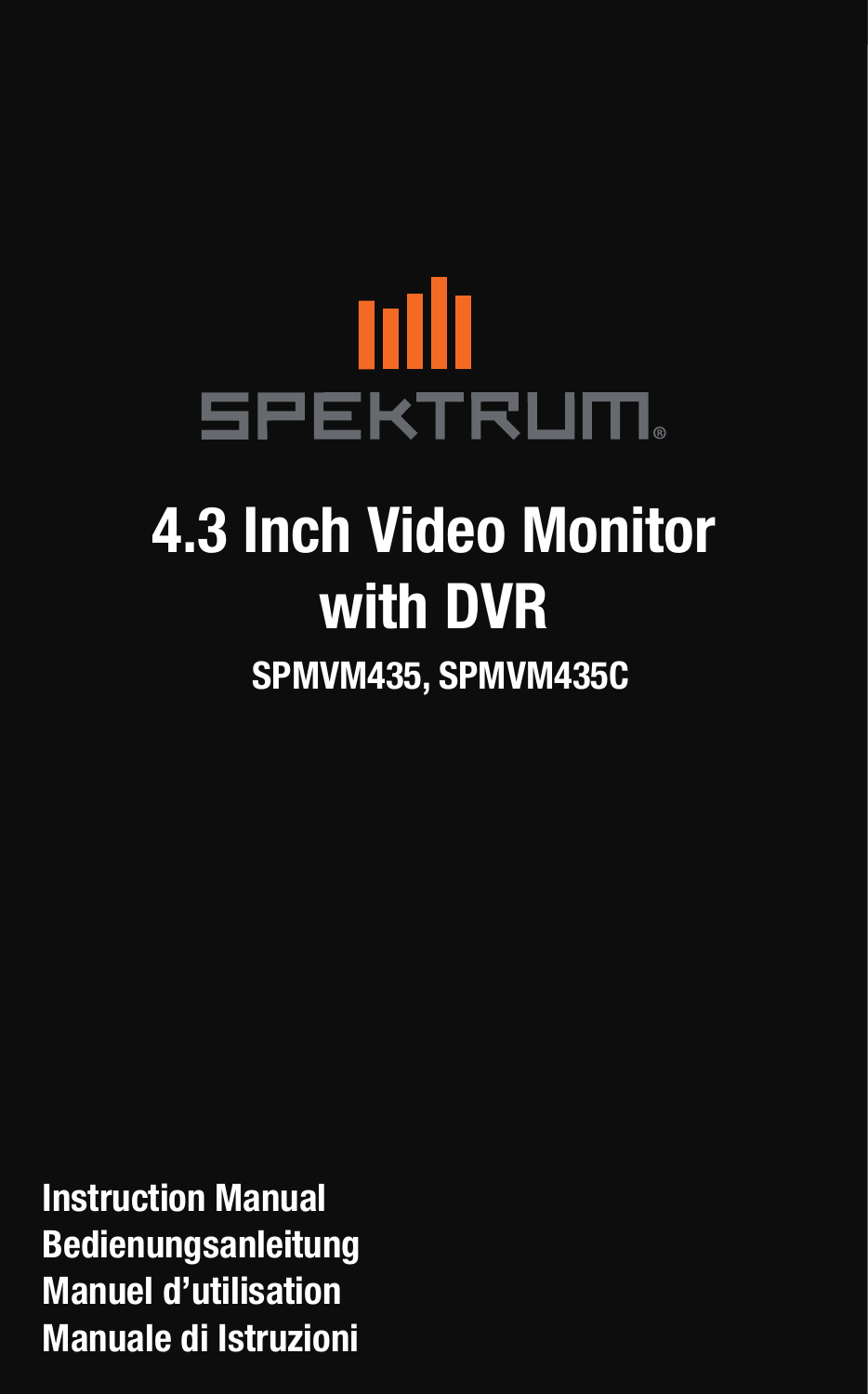## **NOTICE**

All instructions, warranties and other collateral documents are subject to change at the sole discretion of Horizon Hobby, LLC. For up-to-date product literature, visit horizonhobby.com and click on the support tab for this product.

## **Meaning of Special Language**

The following terms are used throughout the product literature to indicate various levels of potential harm when operating this product:

**WARNING:** Procedures, which if not properly followed, create the probability of property damage, collateral damage, and serious injury OR create a high probability of superficial injury.

**CAUTION:** Procedures, which if not properly followed, create the probability of physical property damage AND a possibility of serious injury.

**NOTICE:** Procedures, which if not properly followed, create a possibility of physical property damage AND a little or no possibility of injury.

**WARNING:** Read the ENTIRE instruction manual to become familiar with the features of the product before operating. Failure to operate the product correctly can result in damage to the product, personal property and cause serious injury. This is a sophisticated hobby product. It must be operated with caution and common sense and requires some basic mechanical ability. Failure to operate this Product in a safe and responsible manner could result in injury or damage to the product or other property. This product is not intended for use by children without direct adult supervision. Do not attempt disassembly, use with incompatible components or augment product in any way without the approval of Horizon Hobby, LLC. This manual contains instructions for safety, operation and maintenance. It is essential to read and follow all the instructions and warnings in the manual, prior to assembly, setup or use, in order to operate correctly and avoid damage or serious injury.

### **Age Recommendation: Not for children under 14 years. This is not a toy.**

**NOTICE:** This product is only intended for use with unmanned, hobby-grade, remote-controlled vehicles and aircraft. Horizon Hobby disclaims all liability outside of the intended purpose and will not provide warranty service related thereto.

### **WARRANTY REGISTRATION**

Visit www.spektrumrc.com/registration today to register your product.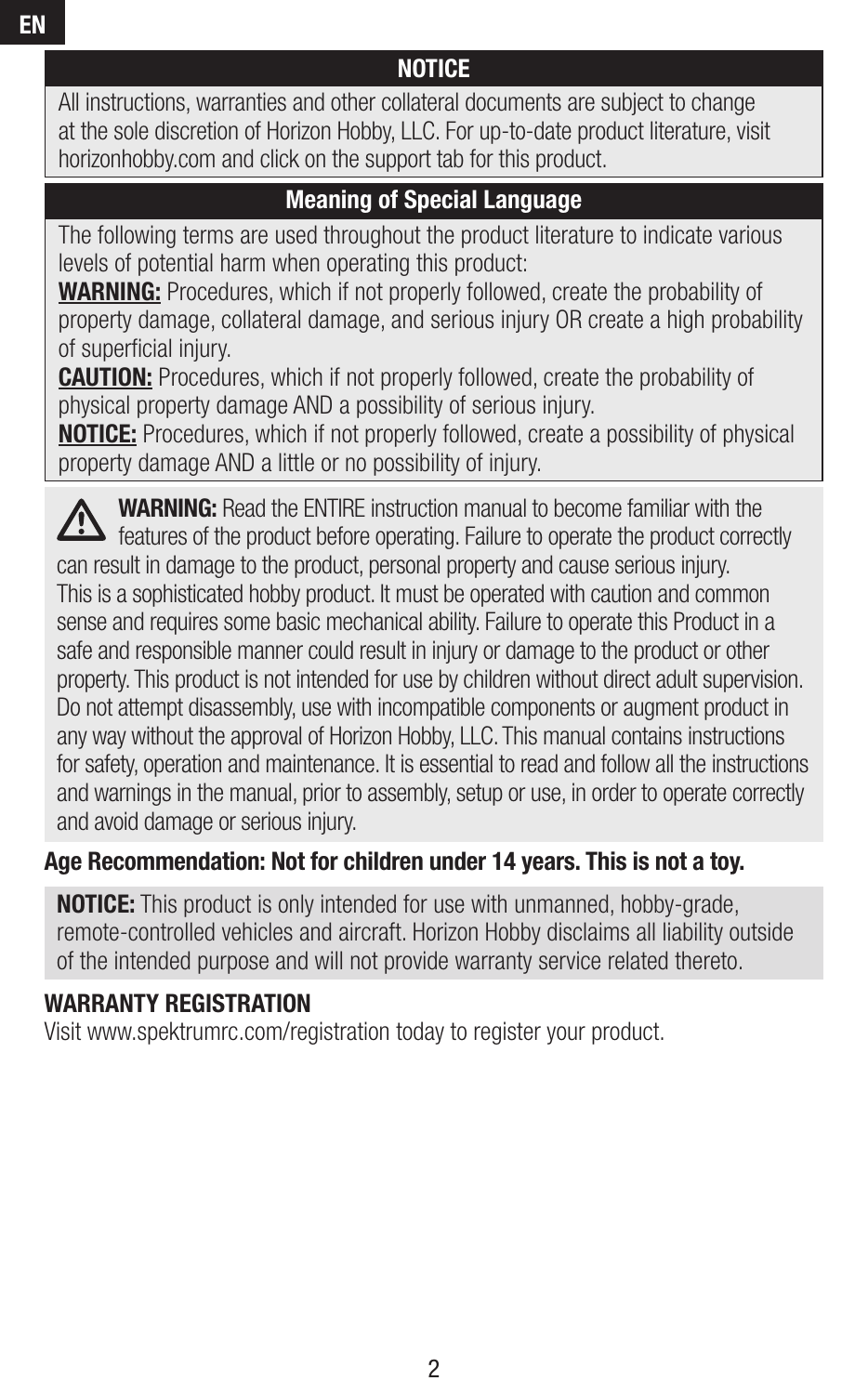## **EN**

## **Box Contents**

- Spektrum 4.3 inch video monitor w/DVR and internal 5.8GHz receiver
- 5.8GHz Omni Antenna
- USB Cable
- AV Cable

## **Included with SPMVM435**

• Removable Glare Shield



**Included with SPMVM435C** 

## **Product Specifications:**

| 4.3 inch TFT LCD Video Monitor |                               |  |  |  |
|--------------------------------|-------------------------------|--|--|--|
| Screen size                    | 4.3 inch                      |  |  |  |
| Resolution                     | 480 x 272 dpi                 |  |  |  |
| <b>Aspect Ratio</b>            | 16:9                          |  |  |  |
| <b>Video Format</b>            | <b>NTSC</b>                   |  |  |  |
| Voltage                        | 5V                            |  |  |  |
| Power consumption              | 980 <sub>m</sub> A            |  |  |  |
| <b>OSD Display</b>             | Battery/Channel<br>indicators |  |  |  |
| Battery                        | 1800 $m$ Ah (~2 hour)         |  |  |  |
| <b>Dimension</b><br>(LxWxD)    | 122.7x80x14.5mm               |  |  |  |

| 5.8GHz Receiver |
|-----------------|
|                 |

| Frequency range 5658-5917MHz |                 |
|------------------------------|-----------------|
| Channel                      | 40              |
| Audio                        | $6.0 - 6.5$ MHz |

**NOTICE:** Consult local laws and ordinances before operating FPV (first person view) equipment. In some areas, FPV operation may be limited or prohibited. You are responsible for operating this product in a legal and responsible manner.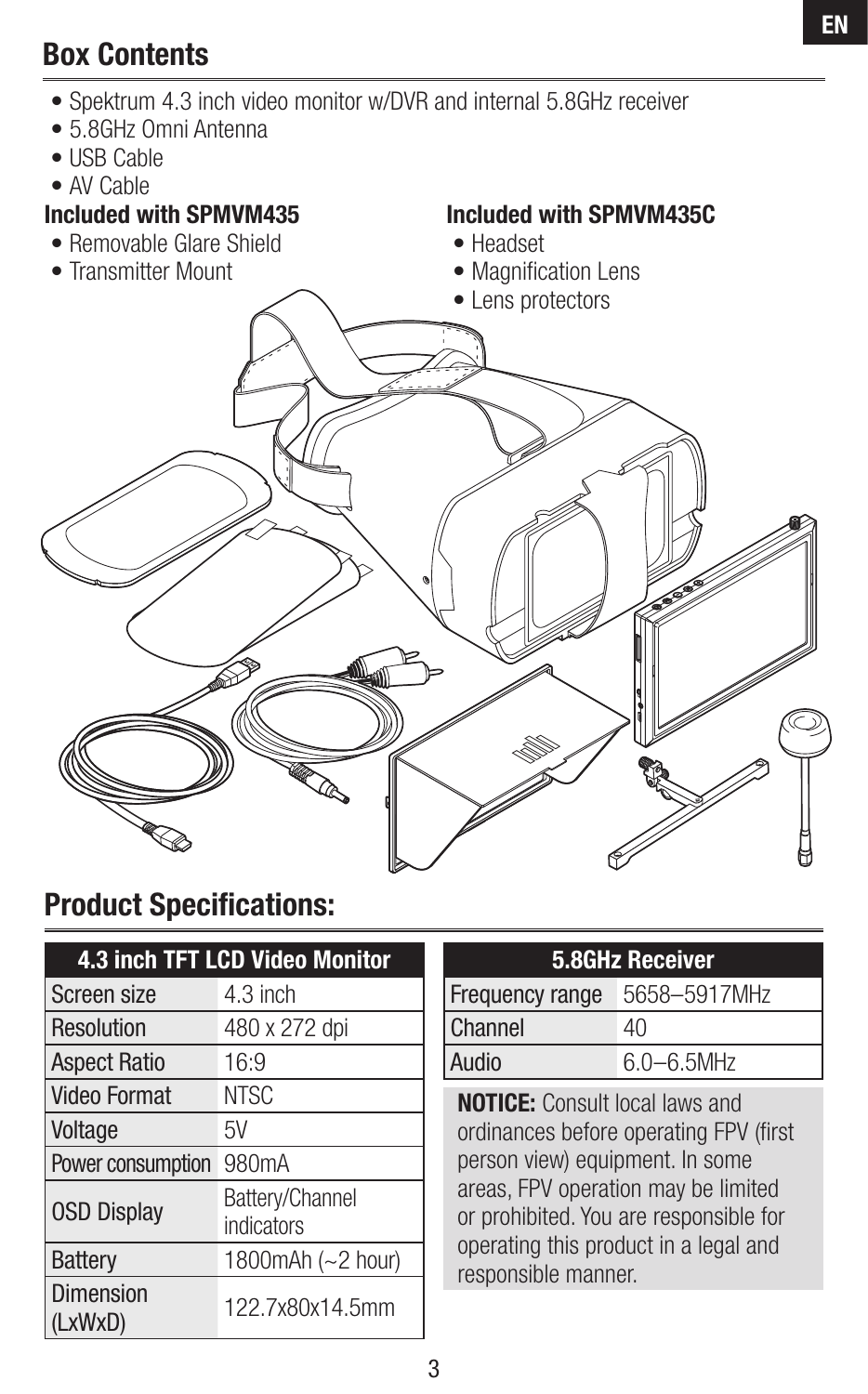# **4.3 inch Video Monitor with DVR Features**



## **Using the Video Monitor**

**CAUTION:** Do not power the monitor on without the antenna attached. Doing  $\cdot$  so will damage the video transmitter and receiver amplifiers. Amplifier damage is not covered by warranty.

- 1. Before using the Spektrum™ 4.3 inch Video Monitor, make sure the monitor is charged thoroughly. Connect the micro USB connector to a 5V USB power source. The charge indicator LED will glow red while charging and green when the monitor is fully charged.
- 2. Attach the included antenna to the antenna connector located on the top of the monitor.

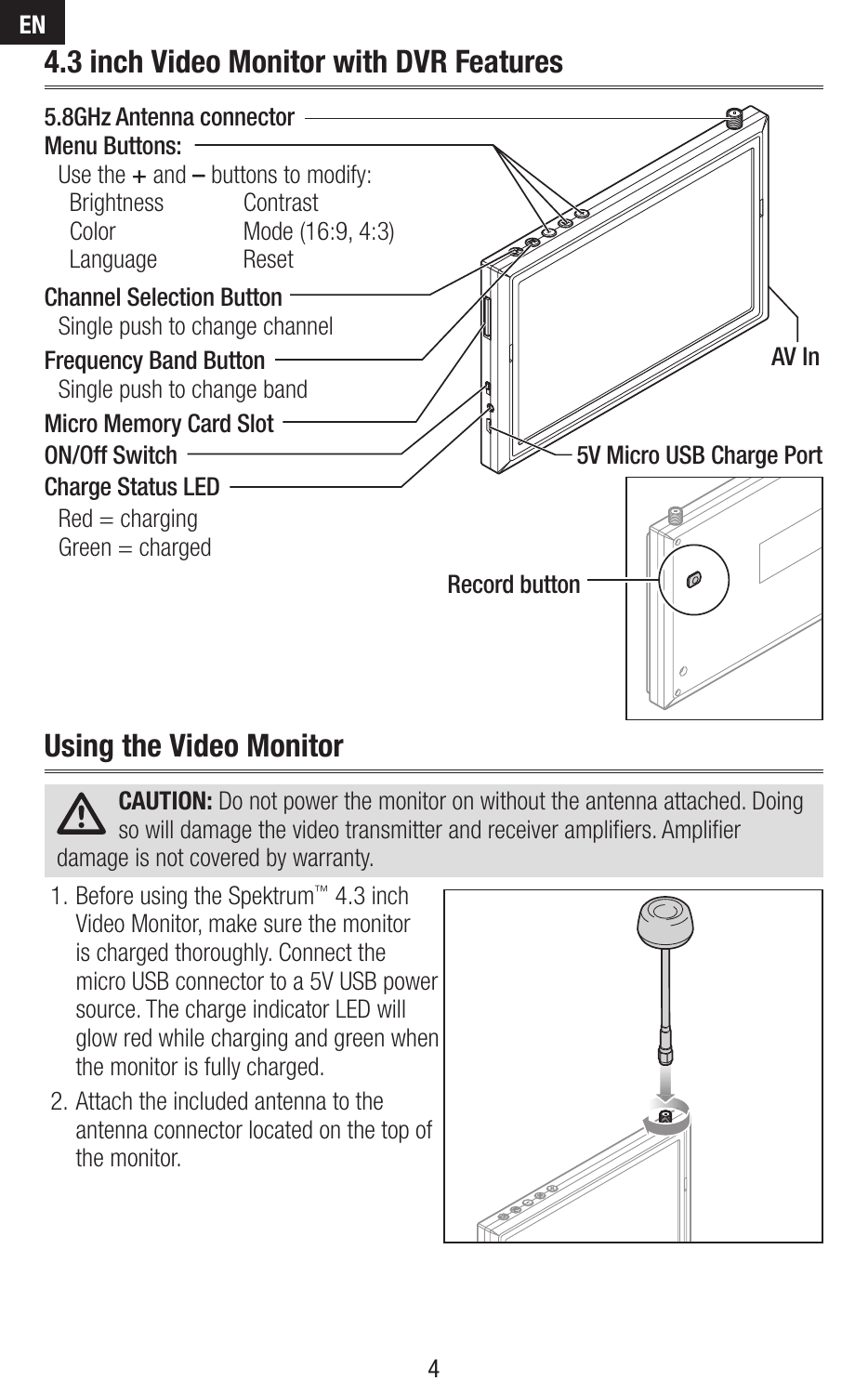- 3. To mount the video monitor to a transmitter, install the transmitter mount as shown. The mount comes with two adapters to fit most transmitter neck strap mounts. Once installed on the transmitter, use the mounts built in neck strap loop to mount a neckstrap if desired.
- 4. Insert a micro memory card (not included) in the slot on the side of the video monitor. Press the card in until it locks. To remove the card, press in slightly and release until the card is released.



Always insert the memory card before powering on the video monitor.

5. Unfold the sunshade as shown below.



6. Power on the video monitor and look for a clear channel. Clear channels will have a consistent static background. Channels with interference will display horizontal static lines. Select one of the clear channels.

| <b>Band</b>   | CH <sub>1</sub> | CH <sub>2</sub> | CH <sub>3</sub> | CH <sub>4</sub> | CH <sub>5</sub> | CH <sub>6</sub> | CH <sub>7</sub> | CH <sub>8</sub> |
|---------------|-----------------|-----------------|-----------------|-----------------|-----------------|-----------------|-----------------|-----------------|
| <b>Band A</b> | 5865            | 5845            | 5825            | 5805            | 5785            | 5765            | 5745            | 5725            |
| <b>Band B</b> | 5733            | 5752            | 5771            | 5790            | 5809            | 5828            | 5847            | 5866            |
| Band E        | 5705            | 5685            | 5665            | 5665            | 5885            | 5905            | 5905            | 5905            |
| <b>FS/IRC</b> | 5740            | 5760            | 5780            | 5800            | 5820            | 5840            | 5860            | 5880            |
| RaceBand      | 5658            | 5695            | 5732            | 5769            | 5806            | 5843            | 5880            | 5917            |

#### **Available Frequencies (mHz)**

7. Once you have chosen a clear channel on the monitor, select the same channel on the video transmitter.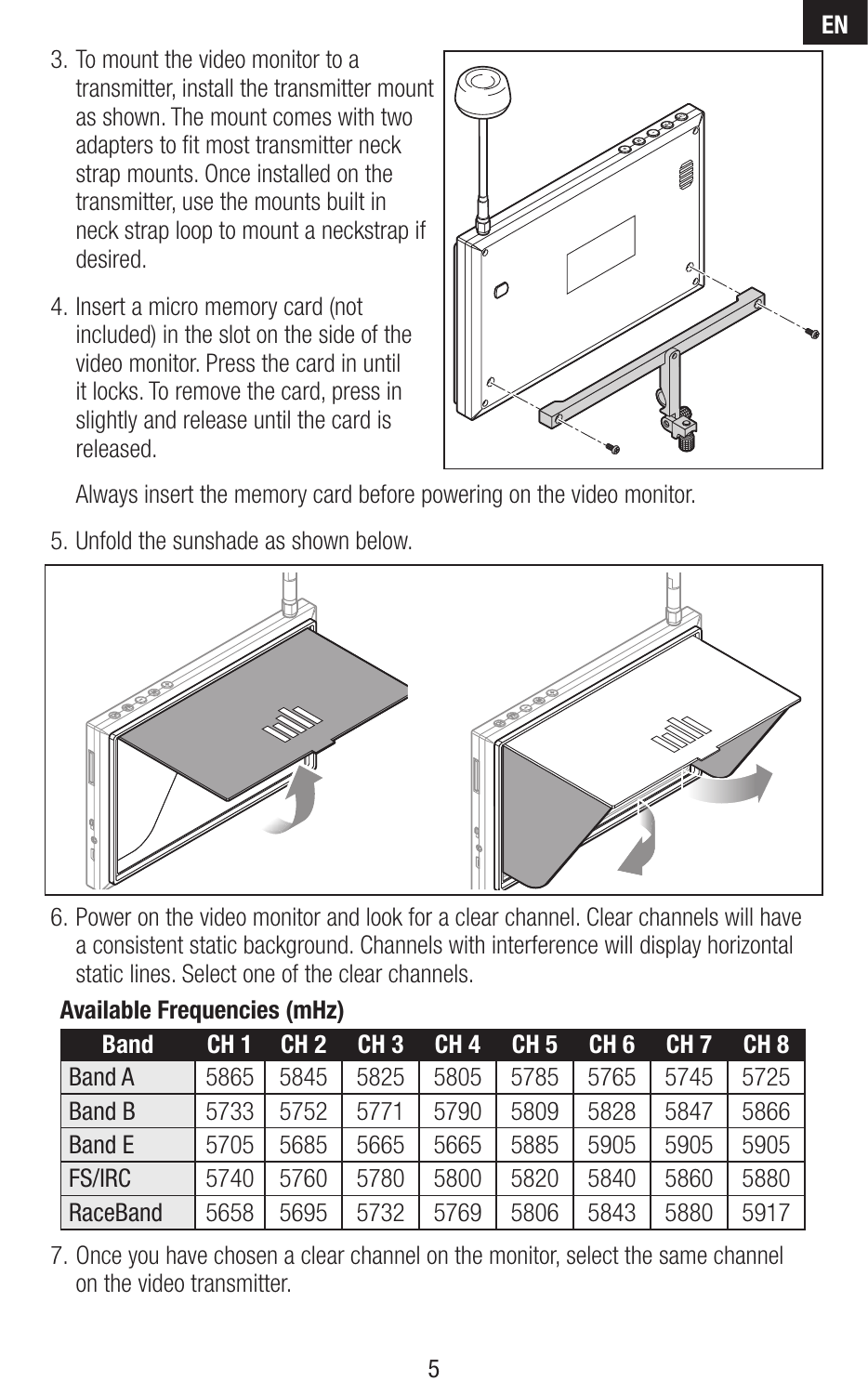# **Headset Adapter**

**EN**

The optional Headset Adapter allows for quick and easy conversion from monitor to goggle and back.

1. Remove the transmitter mount if installed and the sun shade as shown.





2. Open the clamp on the front of the Headset Adapter and set the monitor into the Headset with the screen facing in.





- 3. Close the clamp to secure the monitor.
- 4. Adjust all straps to fit snuggly and prevent the headset from moving.

## **Troubleshooting**

| <b>Problem</b>                             | <b>Possible Cause</b>             | <b>Solution</b>                                        |  |
|--------------------------------------------|-----------------------------------|--------------------------------------------------------|--|
| No image, display is                       | No power supplied to the          | Check the power connections                            |  |
| completely dark                            | monitor                           | Make sure the battery is fully charged                 |  |
| Static on all channels                     | Video transmitter power<br>is off | Make sure the video transmitter<br>LED is on           |  |
| Horizontal lines in the<br>headset display | selected channel                  | Digital interference on the   Choose a cleaner channel |  |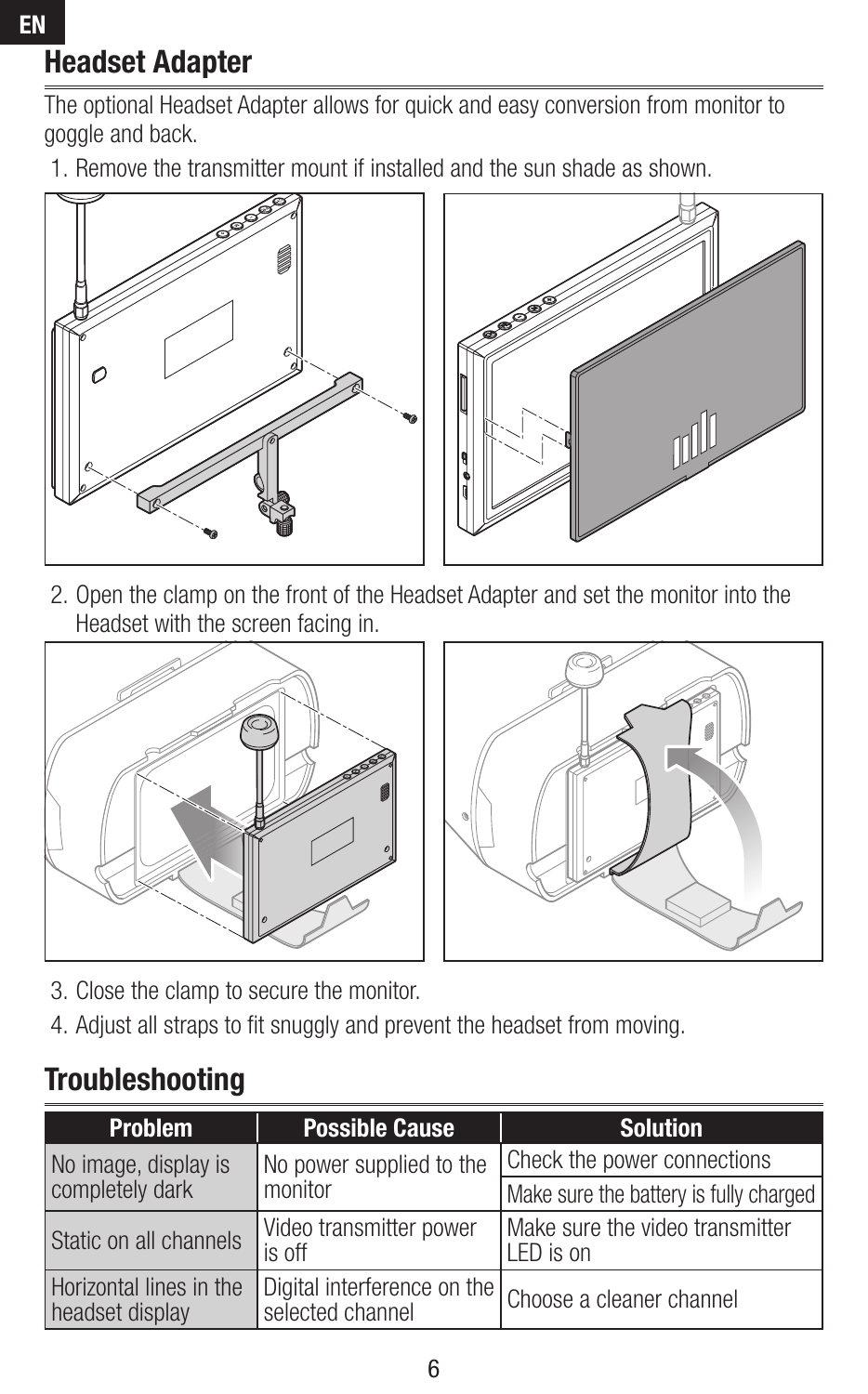# **1-YEAR LIMITED WARRANTY**

**What this Warranty Covers** - Horizon Hobby, LLC, (Horizon) warrants to the original purchaser that the product purchased (the "Product") will be free from defects in materials and workmanship for a period of 1 year from the date of purchase.

**What is Not Covered** - This warranty is not transferable and does not cover (i) cosmetic damage, (ii) damage due to acts of God, accident, misuse, abuse, negligence, commercial use, or due to improper use, installation, operation or maintenance, (iii) modifi cation of or to any part of the Product, (iv) attempted service by anyone other than a Horizon Hobby authorized service center, (v) Product not purchased from an authorized Horizon dealer, (vi) Product not compliant with applicable technical regulations, or (vii) use that violates any applicable laws, rules, or regulations.

OTHER THAN THE EXPRESS WARRANTY ABOVE, HORIZON MAKES NO OTHER WARRANTY OR REPRESENTATION, AND HEREBY DISCLAIMS ANY AND ALL IMPLIED WARRANTIES, INCLUDING, WITHOUT LIMITATION, THE IMPLIED WARRANTIES OF NON-INFRINGEMENT, MERCHANTABILITY AND FITNESS FOR A PARTICULAR PURPOSE. THE PURCHASER ACKNOWLEDGES THAT THEY ALONE HAVE DETERMINED THAT THE PRODUCT WILL SUITABLY MEET THE REQUIREMENTS OF THE PURCHASER'S INTENDED USE.

**Purchaser's Remedy** - Horizon's sole obligation and purchaser's sole and exclusive remedy shall be that Horizon will, at its option, either (i) service, or (ii) replace, any Product determined by Horizon to be defective. Horizon reserves the right to inspect any and all Product(s) involved in a warranty claim. Service or replacement decisions are at the sole discretion of Horizon. Proof of purchase is required for all warranty claims. SERVICE OR REPLACEMENT AS PROVIDED UNDER THIS WARRANTY IS THE PURCHASER'S SOLE AND EXCLUSIVE REMEDY. Limitation of Liability - HORIZON SHALL NOT BE LIABLE FOR SPECIAL, INDIRECT, INCIDENTAL OR CONSEQUENTIAL DAMAGES, LOSS OF PROFITS OR PRODUCTION OR COMMERCIAL LOSS IN ANY WAY, REGARDLESS OF WHETHER SUCH CLAIM IS BASED IN CONTRACT, WARRANTY, TORT, NEGLIGENCE, STRICT LIABILITY OR ANY OTHER THEORY OF LIABILITY, EVEN IF HORIZON HAS BEEN ADVISED OF THE POSSIBILITY OF SUCH DAMAGES. Further, in no event shall the liability of Horizon exceed the individual price of the Product on which liability is asserted. As Horizon has no control over use, setup, final assembly, modification or misuse. no liability shall be assumed nor accepted for any resulting damage or injury. By the act of use, setup or assembly, the user accepts all resulting liability. If you as the purchaser or user are not prepared to accept the liability associated with the use of the Product, purchaser is advised to return the Product immediately in new and unused condition to the place of purchase.

**Law** - These terms are governed by Illinois law (without regard to conflict of law principals). This warranty gives you specific legal rights, and you may also have other rights which vary from state to state. Horizon reserves the right to change or modify this warranty at any time without notice.

#### **WARRANTY SERVICES**

Questions, Assistance, and Services - Your local hobby store and/or place of purchase cannot provide warranty support or service. Once assembly, setup or use of the Product has been started, you must contact your local distributor or Horizon directly. This will enable Horizon to better answer your questions and service you in the event that you may need any assistance. For questions or assistance, please visit our website at horizonhobby.com, submit an inquiry to productsupport@horizonhobby.com or call the toll-free telephone number referenced in the Warranty and Service Contact Information section to speak with a Product Support representative.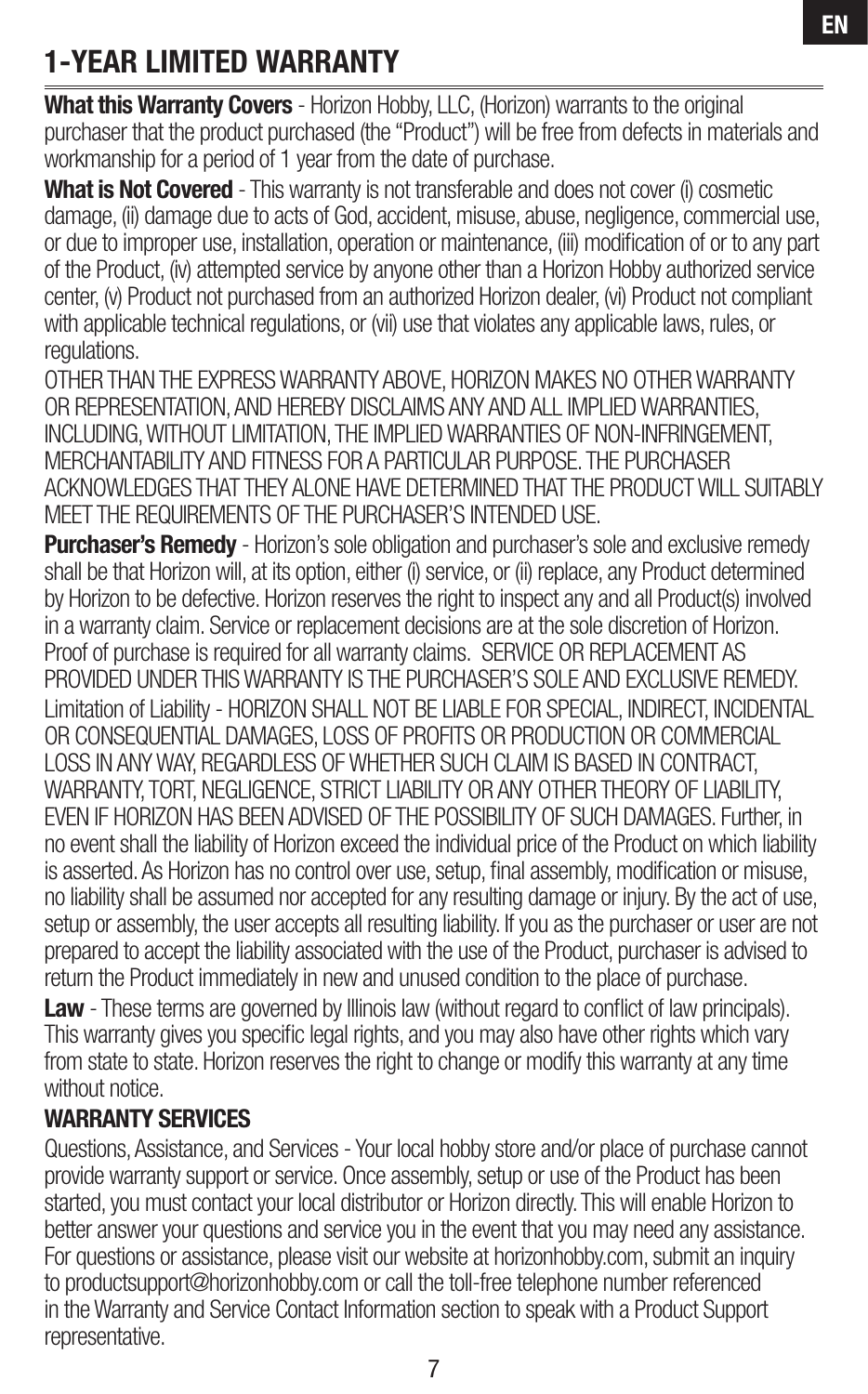**Inspection or Services** - If this Product needs to be inspected or serviced and is compliant in the country you live and use the Product in, please use the Horizon Online Service Request submission process found on our website or call Horizon to obtain a Return Merchandise Authorization (RMA) number. Pack the Product securely using a shipping carton. Please note that original boxes may be included, but are not designed to withstand the rigors of shipping without additional protection. Ship via a carrier that provides tracking and insurance for lost or damaged parcels, as Horizon is not responsible for merchandise until it arrives and is accepted at our facility. An Online Service Request is available at http://www.horizonhobby.com/content/ service-center\_render-service-center. If you do not have internet access, please contact Horizon Product Support to obtain a RMA number along with instructions for submitting your product for service. When calling Horizon, you will be asked to provide your complete name, street address, email address and phone number where you can be reached during business hours. When sending product into Horizon, please include your RMA number, a list of the included items, and a brief summary of the problem. A copy of your original sales receipt must be included for warranty consideration. Be sure your name, address, and RMA number are clearly written on the outside of the shipping carton.

Provided warranty conditions have been met, your Product will be serviced or replaced free of charge. Service or replacement decisions are at the sole discretion of Horizon.

**NOTICE: Do not ship LiPo batteries to Horizon. If you have any issue with a LiPo battery, please contact the appropriate Horizon Product Support office. Warranty Requirements - For Warranty consideration, you must include your original sales receipt verifying the proof-of-purchase date.** 

**Non-Warranty Service** - Should your service not be covered by warranty, service will be completed and payment will be required without notification or estimate of the expense unless the expense exceeds 50% of the retail purchase cost. By submitting the item for service you are agreeing to payment of the service without notification. Service estimates are available upon request. You must include this request with your item submitted for service. Non-warranty service estimates will be billed a minimum of ½ hour of labor. In addition you will be billed for return freight. Horizon accepts money orders and cashier's checks, as well as Visa, MasterCard, American Express, and Discover cards. By submitting any item to Horizon for service, you are agreeing to Horizon's Terms and Conditions found on our website http://www. horizonhobby.com/content/service-center\_render-service-center.

**ATTENTION: Horizon service is limited to Product compliant in the country of use and ownership. If received, a non-compliant Product will not be serviced. Further, the sender will be responsible for arranging return shipment of the un-serviced Product, through a carrier of the sender's choice and at the sender's expense. Horizon will hold non-compliant Product for a period of 60 days from notifi cation, after which it will be discarded.**

5-14-2015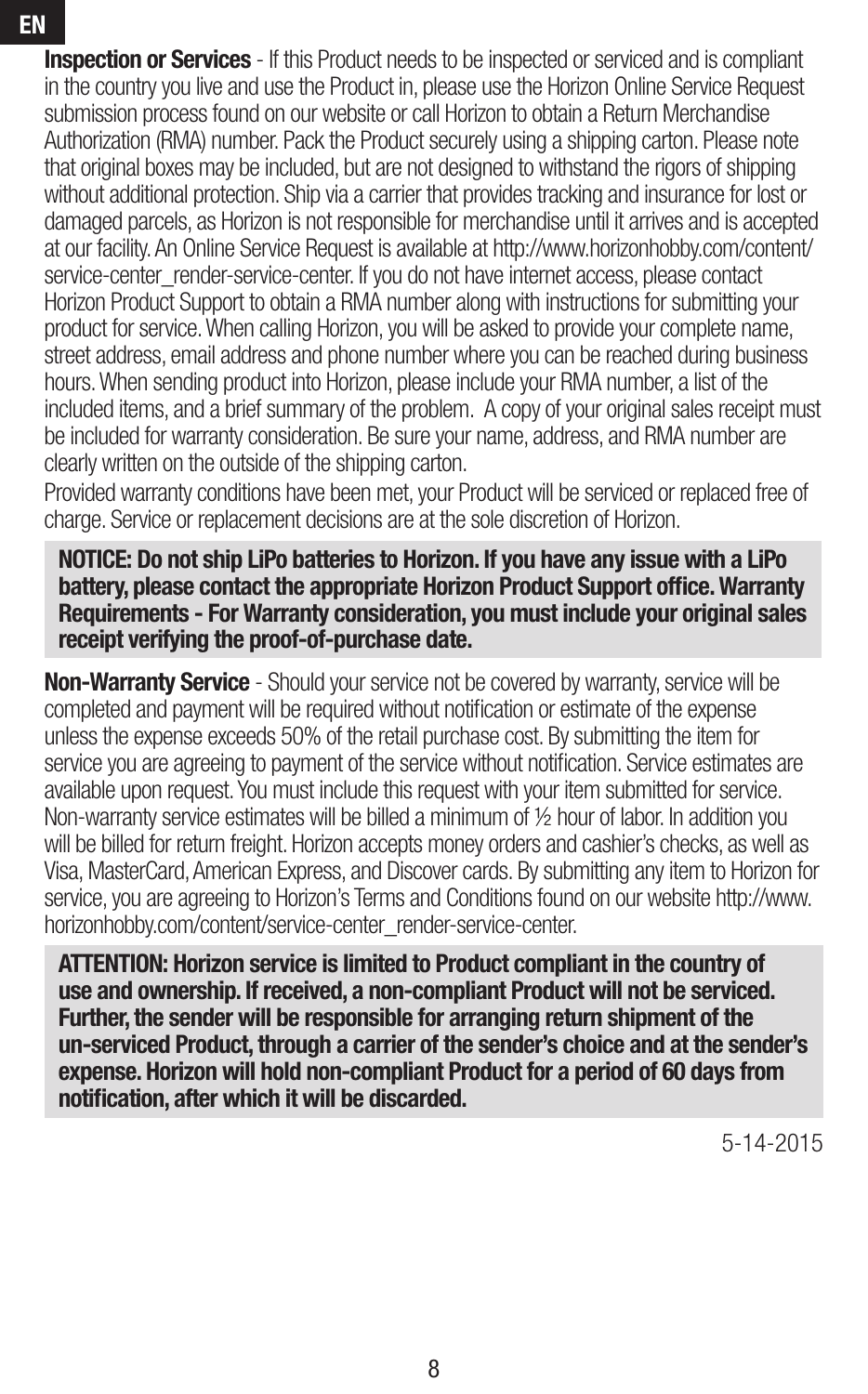## **Warranty and Service Contact Information**

| <b>Country of</b><br><b>Purchase</b> | <b>Horizon Hobby</b>                                                    | <b>Contact Information</b>                | <b>Address</b>                                          |  |
|--------------------------------------|-------------------------------------------------------------------------|-------------------------------------------|---------------------------------------------------------|--|
|                                      | Horizon Service Center<br>(Repairs and Repair Requests)   RequestForm/  | servicecenter.horizonhobby.com/           | 4105 Fieldstone Rd<br>Champaign, Illinois,<br>61822 USA |  |
| of America                           | United States Horizon Product Support<br>(Product Technical Assistance) | productsupport<br>@horizonhobby.com       |                                                         |  |
|                                      |                                                                         | 877-504-0233<br>websales@horizonhobby.com |                                                         |  |
|                                      | <b>Sales</b>                                                            | 800-338-4639                              |                                                         |  |
| European<br>Union                    | Horizon Technischer Service service@horizonhobby.eu                     |                                           | Hanskampring 9<br>D 22885 Barsbüttel,                   |  |
|                                      | Sales: Horizon Hobby GmbH +49 (0) 4121 2655 100                         |                                           | Germany                                                 |  |

## **FCC Information**

**Note:** This equipment has been tested and found to comply with the limits for a Class B digital device, pursuant to Part 15 of the FCC rules. These limits are designed to provide reasonable protection against harmful interference in a residential installation. This equipment generates, uses and can radiate radio frequency energy and, if not installed and used in accordance with the instructions, may cause harmful interference to radio communications.

# **Compliance Information for the European Union**

**EU Compliance Statement:** Horizon Hobby, LLC hereby declares that this product is in compliance with the essential requirements and other relevant provisions of the EMC Directive.

A copy of the EU Declaration of Conformity is available online at: http://www.horizonhobby.com/content/support-render-compliance.

## **Instructions for disposal of WEEE by users in the European Union**



This product must not be disposed of with other waste. Instead, it is the user's responsibility to dispose of their waste equipment by handing it over to a designated collections point for the recycling of waste electrical and electronic equipment. The separate collection and recycling of your waste equipment at the time of disposal will help to conserve natural resources and

ensure that it is recycled in a manner that protects human health and the environment. For more information about where you can drop off your waste equipment for recycling, please contact your local city office, your household waste disposal service or where you purchased the product.